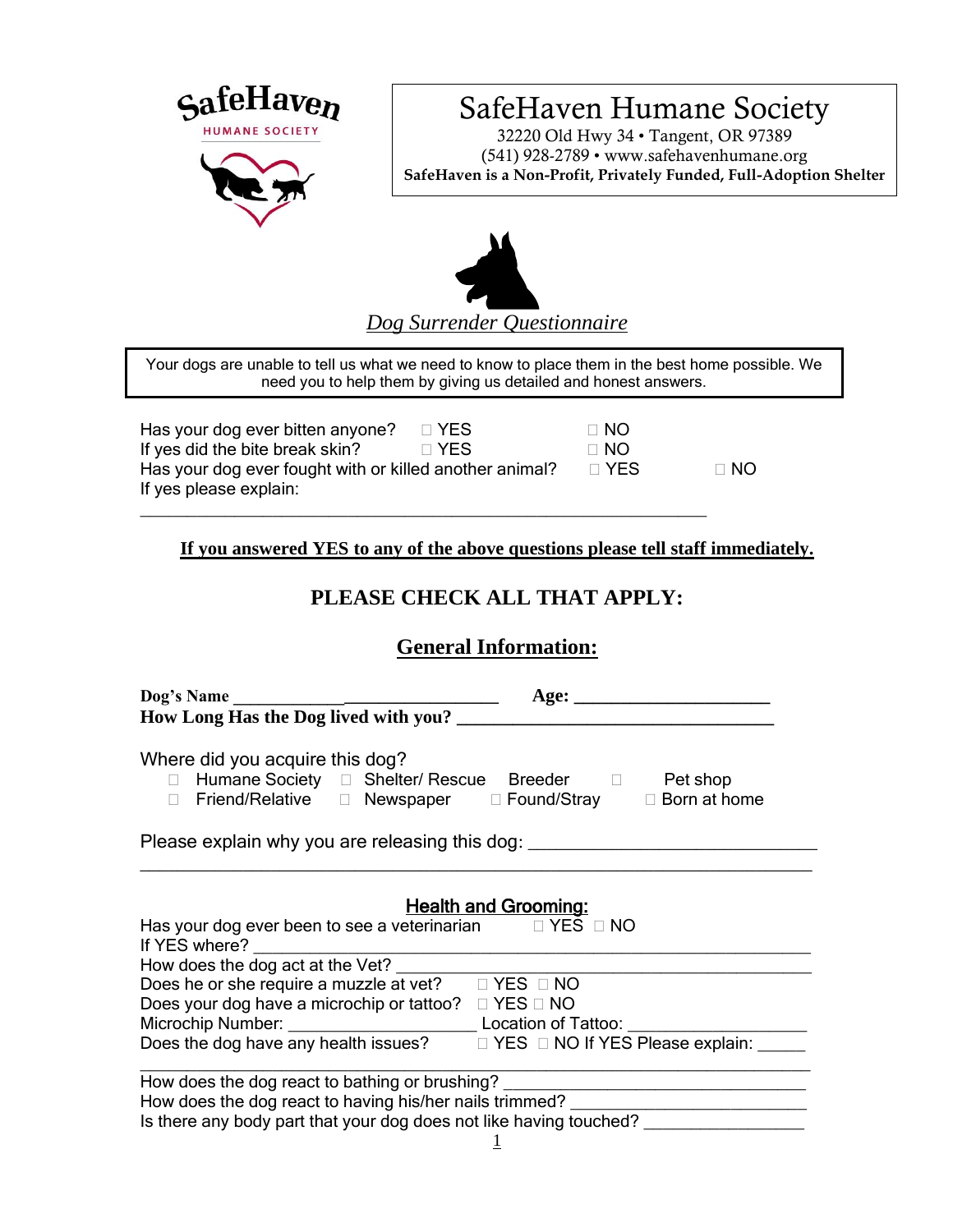#### Home Life

Please circle all animals that your dog has lived with:

| □ Male Dogs □ Female Dogs □ Small Animals (what type) _____ caged or loose □ Male Cats □ Female Cats □ Farm Animals (what type) _____________                                       |                                                                                               |  |                                                                                  |  |
|-------------------------------------------------------------------------------------------------------------------------------------------------------------------------------------|-----------------------------------------------------------------------------------------------|--|----------------------------------------------------------------------------------|--|
| Describe the dog's behavior around other dogs. (Circle all that apply)                                                                                                              |                                                                                               |  |                                                                                  |  |
| $\Box$ Never been around                                                                                                                                                            | □ Adores □ Friendly/ Playful<br>□ Bossy Derightened                                           |  |                                                                                  |  |
| Please describe the dogs play style with other dogs. (Circle all that apply)                                                                                                        |                                                                                               |  |                                                                                  |  |
| □ Plays Chase<br>$\Box$ Herd or Nip<br>□ Adapts to play style of other dogs □ Plays Quiet/Shares toy                                                                                | □ Plays Hard/Dominant   □ Barks Constantly<br>□Loves all Dogs      □ Likes to Just "Hang out" |  |                                                                                  |  |
| Does the dog play better with: $\Box$ Male Dogs $\Box$ Female Dogs $\Box$ Both $\Box$ Neither                                                                                       |                                                                                               |  |                                                                                  |  |
| Would you recommend placing this dog in a home with other dogs? $\Box$ YES $\Box$ NO<br>□ Doesn't Matter<br>Please describe the dog's behavior around cats. (Circle all that apply) |                                                                                               |  |                                                                                  |  |
| □ Never been around<br>□ Aggressive<br>□ / ignores/Indifferent<br>□ Chases to harm                                                                                                  | □ Respectful<br>□ Has Killed a cat<br>□ Gentle/Submissive □ Chases for fun                    |  | □ Friendly/Playful                                                               |  |
| □ Doesn't Matters                                                                                                                                                                   | $\Box$ If no, please explain: $\Box$                                                          |  |                                                                                  |  |
|                                                                                                                                                                                     | Where does the dog like to sleep at night? (Circle all that apply)                            |  |                                                                                  |  |
| $\Box$ Loose in house<br>$\Box$ In garage<br>□ Confined to one room<br>□ On Child's Bed                                                                                             | $\Box$ Outside<br>$\Box$ In Adults room<br>$\Box$ On Bed<br>□ Couch or Chair<br>$\Box$ Crate  |  | $\Box$ In kid's room<br>$\Box$ On dog bed<br>□ Other <u>New York New York 10</u> |  |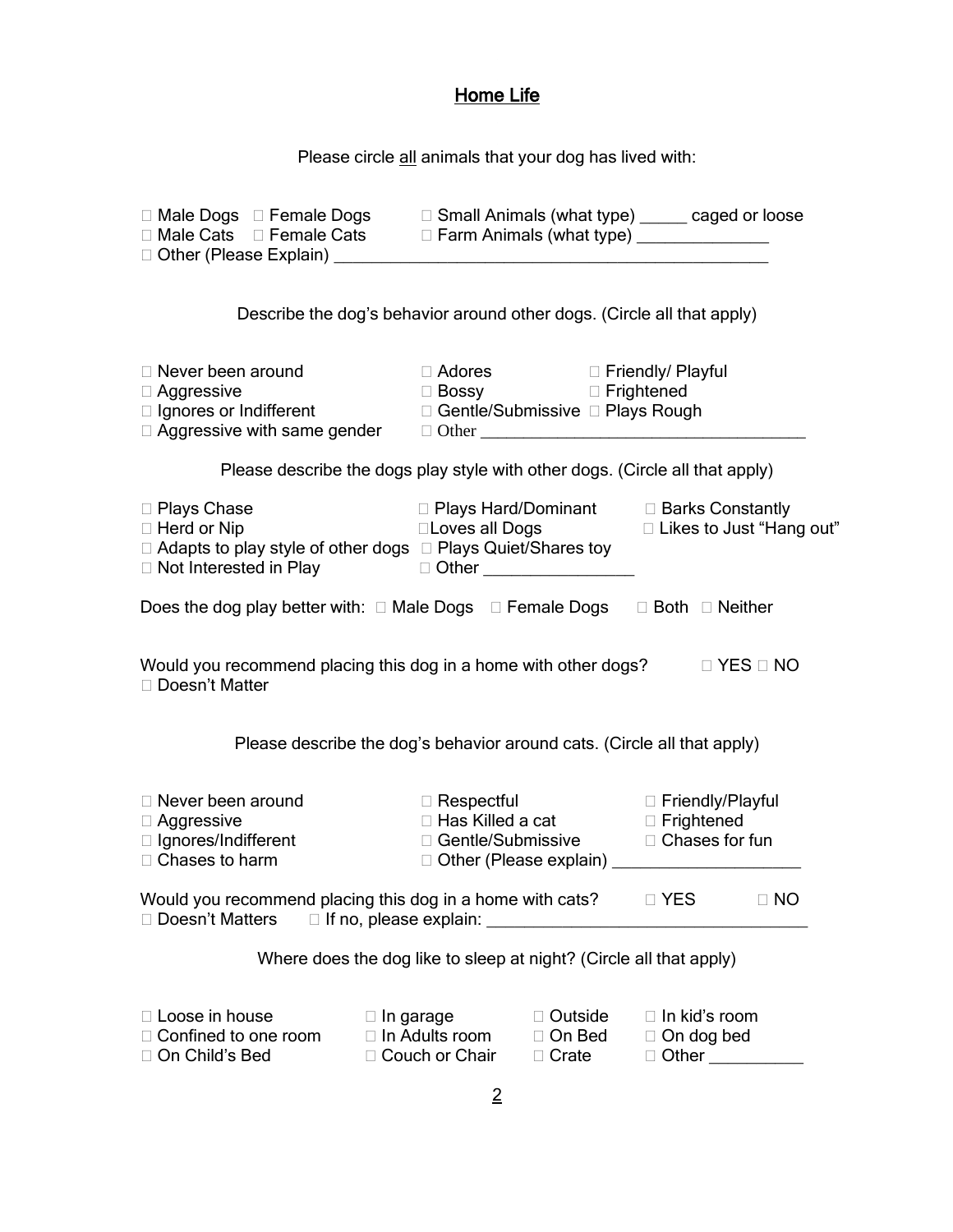| □Loose Inside the Home<br>□In Garage/Basement                                                                     |                                                                                                                                     |                                                                                                                                                  | □ Crated                                                                                                                                |                                                                                                                                                                                                                | □ In Fenced Yard<br>□ Confined to One Room □ On a Chain/Tie                      |
|-------------------------------------------------------------------------------------------------------------------|-------------------------------------------------------------------------------------------------------------------------------------|--------------------------------------------------------------------------------------------------------------------------------------------------|-----------------------------------------------------------------------------------------------------------------------------------------|----------------------------------------------------------------------------------------------------------------------------------------------------------------------------------------------------------------|----------------------------------------------------------------------------------|
|                                                                                                                   |                                                                                                                                     |                                                                                                                                                  |                                                                                                                                         |                                                                                                                                                                                                                | How much time does the dog normally spend outdoors? ____________________________ |
|                                                                                                                   |                                                                                                                                     |                                                                                                                                                  |                                                                                                                                         | How was the dog confined when outdoors?                                                                                                                                                                        |                                                                                  |
|                                                                                                                   |                                                                                                                                     |                                                                                                                                                  |                                                                                                                                         | □ Fenced Yard (Height? _______)<br>□ Tied Out (Chain or runner)       □ Kennel/Enclosure      □ Loose                                                                                                          |                                                                                  |
|                                                                                                                   |                                                                                                                                     |                                                                                                                                                  |                                                                                                                                         |                                                                                                                                                                                                                | Has the dog ever wandered or run away? $\Box$ YES $\Box$ NO If YES how often?    |
|                                                                                                                   |                                                                                                                                     |                                                                                                                                                  | <b>Manners and Training</b>                                                                                                             |                                                                                                                                                                                                                |                                                                                  |
|                                                                                                                   | What training has the dog participated in? (Circle all that apply)                                                                  |                                                                                                                                                  |                                                                                                                                         |                                                                                                                                                                                                                |                                                                                  |
|                                                                                                                   | □ Therapy Dog certified □ Field Work                                                                                                |                                                                                                                                                  |                                                                                                                                         | $\Box$ Agility                                                                                                                                                                                                 | □ Home trained Depedience Class Dely Ball Delerding<br>□ Schutzund               |
| Has the dog ever done any of the following? (Circle all that apply)                                               |                                                                                                                                     |                                                                                                                                                  |                                                                                                                                         |                                                                                                                                                                                                                |                                                                                  |
| □ Growled<br>□ Growled<br>□ Growled<br>□ Growled<br>□ Growled<br>□ Growled<br>□ Growled<br>□ Growled<br>□ Growled | $\Box$ Snapped<br>□ Snapped<br>Snapped<br>□ Snapped<br>$\Box$ Snapped<br>$\Box$ Snapped<br>□ Snapped<br>□ Snapped<br>$\Box$ Snapped | $\Box$ Bitten<br>□ Bitten<br>$\Box$ Bitten<br>$\Box$ Bitten<br>$\Box$ Bitten<br>$\Box$ Bitten<br>$\Box$ Bitten<br>$\Box$ Bitten<br>$\Box$ Bitten | $\Box$ Never<br>□ Never<br>$\Box$ Never<br>$\Box$ Never<br>$\Box$ Never<br>$\Box$ Never<br>$\Box$ Never<br>$\Box$ Never<br>$\Box$ Never | <b>Adult Family Members</b><br><b>Children Family Members</b><br><b>Strangers at Door</b><br><b>Visiting Adults</b><br><b>Visiting Children</b><br>Vet or Groomer<br>People Walking By<br><b>Other Animals</b> | People/Animals by his/her Food                                                   |
| Is the Dog Housetrained?<br>If NO, please explain:                                                                | If YES, how does he/she signal to go outside?                                                                                       | $\Box$ YES<br>$\Box$ NO                                                                                                                          |                                                                                                                                         | □ Almost/Started Training                                                                                                                                                                                      |                                                                                  |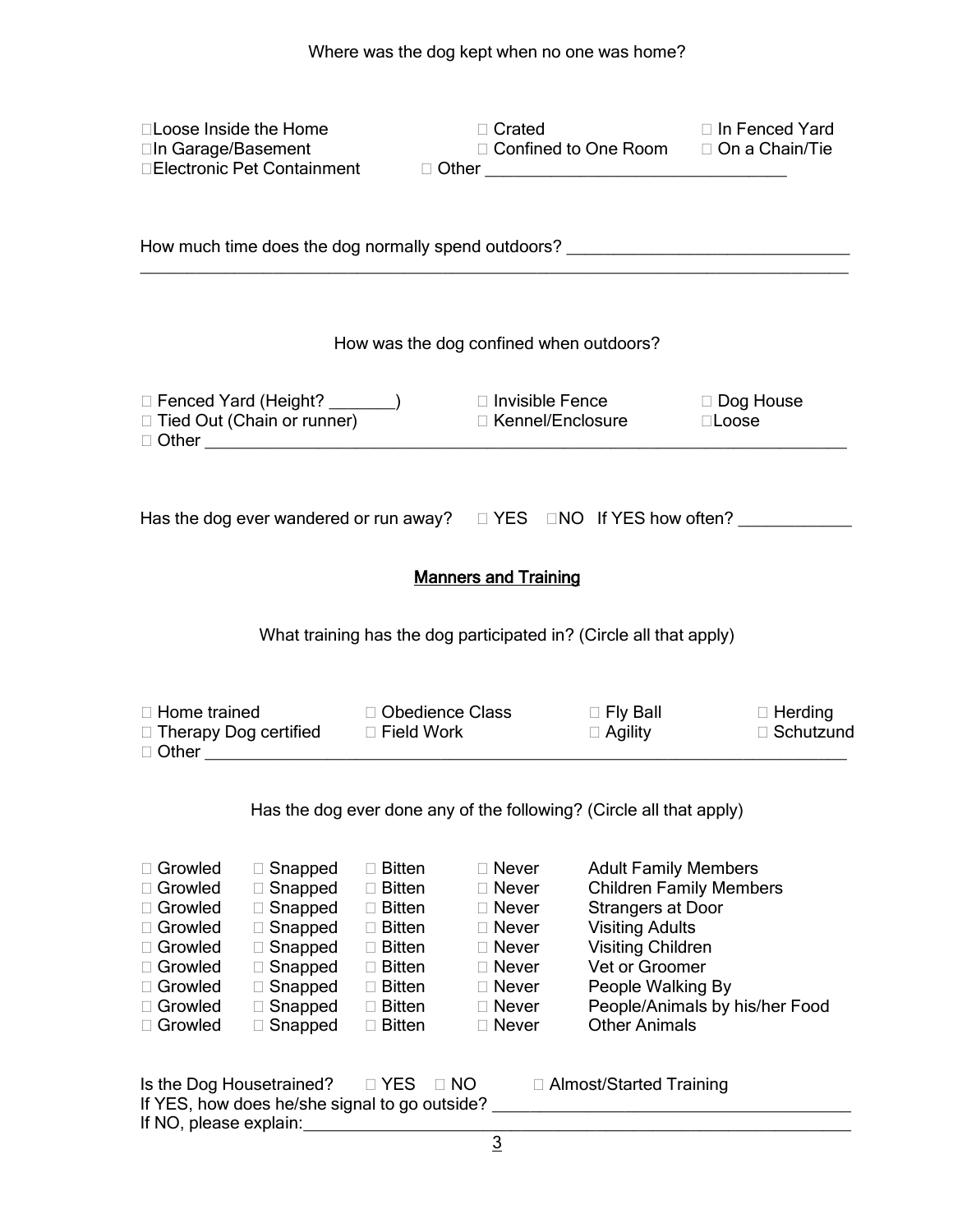# When do the housetraining accidents usually happen? (Circle all that apply)

| $\Box$ Never                             | □ When dog gets over excited □ When dog signals to go out and is Ignored □ Other                                                                                                                                                                                 |                               |                          |                          | $\Box$ When Unsupervised $\Box$ When not kept on a schedule |                                |
|------------------------------------------|------------------------------------------------------------------------------------------------------------------------------------------------------------------------------------------------------------------------------------------------------------------|-------------------------------|--------------------------|--------------------------|-------------------------------------------------------------|--------------------------------|
|                                          | How have you tried to prevent further accidents? _______________________________<br>,我们也不能在这里的时候,我们也不能在这里的时候,我们也不能会在这里的时候,我们也不能会在这里的时候,我们也不能会在这里的时候,我们也不能会在这里的时候,我们也不                                                                                            |                               |                          |                          |                                                             |                                |
|                                          |                                                                                                                                                                                                                                                                  |                               |                          |                          |                                                             |                                |
|                                          | Does the dog chase cars, bicycles, or people walking by? $\Box$ YES $\Box$ NO<br>If yes what does the dog do when he/she reaches them?                                                                                                                           |                               |                          |                          |                                                             |                                |
|                                          | Has the dog ever been kenneled? $\Box$ YES $\Box$ NO                                                                                                                                                                                                             |                               |                          |                          |                                                             |                                |
|                                          | Is the dog crate trained? $\square$ YES $\square$ NO<br>How long did the dog usually spend in the crate daily? _________________________                                                                                                                         |                               |                          |                          |                                                             |                                |
|                                          | Is the dog destructive when left alone inside the home? □ YES □ NO<br>If YES please explain what the dog does when being destructive: _________________<br>,我们也不能在这里的时候,我们也不能在这里的时候,我们也不能会在这里的时候,我们也不能会在这里的时候,我们也不能会在这里的时候,我们也不能会在这里的时候,我们也不                     |                               |                          |                          |                                                             |                                |
|                                          | ,我们也不会有什么。""我们的人,我们也不会有什么?""我们的人,我们也不会有什么?""我们的人,我们也不会有什么?""我们的人,我们也不会有什么?""我们的人<br>Does the dog bark when left alone? Outdoors? $\square$ YES $\square$ NO Inside? $\square$ YES $\square$ NO<br>What commands does the dog understand? (Circle all that apply) |                               |                          |                          |                                                             |                                |
| $\Box$ Sit<br>$\Box$ Drop It             | $\Box$ Stay<br>$\Box$ Off                                                                                                                                                                                                                                        | $\Box$ Down<br>□ Fetch/Get It | $\Box$ Heel<br>$\Box$ No |                          | $\Box$ Come<br>□ Get Out                                    | $\Box$ Leave It<br>$\Box$ None |
|                                          | Please describe the dogs behavior in the car (Circle all that apply)                                                                                                                                                                                             |                               |                          |                          |                                                             |                                |
| $\Box$ Loves it<br>$\Box$ Afraid, but ok | $\Box$ Hates it<br>$\Box$ Calm<br>$\Box$ Never rides in car $\Box$ Other:                                                                                                                                                                                        |                               |                          | □ Tolerant<br>□ Car Sick | $\Box$ Nervous                                              | □ Destructive                  |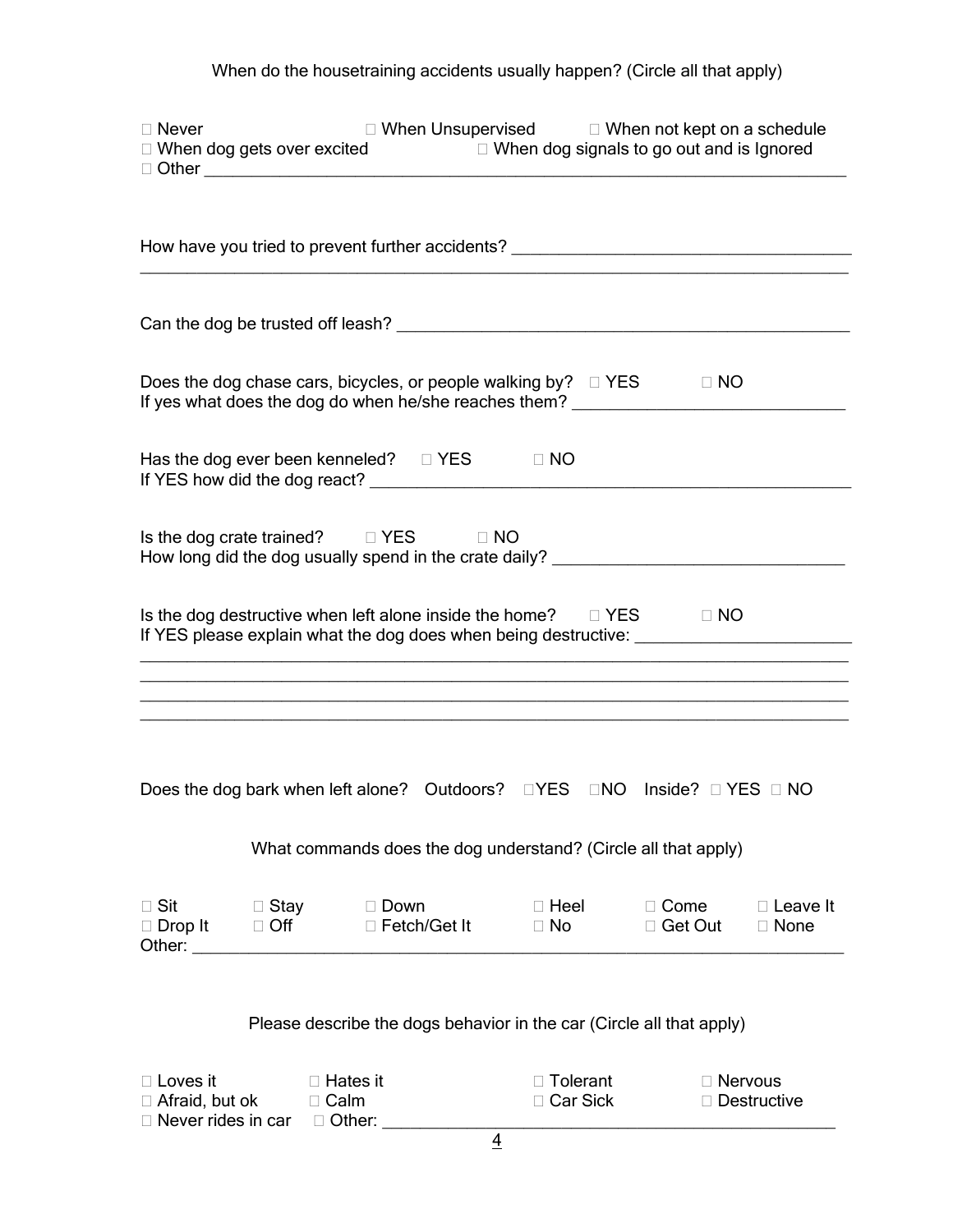|                                                                                                                              |                                                                                         | Is the dog protective of any of the following? (Circle all that apply) |                                                                                          |  |
|------------------------------------------------------------------------------------------------------------------------------|-----------------------------------------------------------------------------------------|------------------------------------------------------------------------|------------------------------------------------------------------------------------------|--|
| $\Box$ Food (with other animals) $\Box$ Toys (With other animals) $\Box$ His/her body                                        |                                                                                         |                                                                        |                                                                                          |  |
|                                                                                                                              |                                                                                         | Is the dog frightened of any of the following? (Circle all that apply) |                                                                                          |  |
| □ Small Children<br>□ Strangers/Visitors<br>□ Loud Noises  □ Thunder/Lightning □ Cars<br>□ Sudden Movements<br>□ Loud Noises |                                                                                         | □ Men □ Women □ Older Children                                         |                                                                                          |  |
|                                                                                                                              | Diet, Exercise, and Play:                                                               |                                                                        |                                                                                          |  |
|                                                                                                                              |                                                                                         |                                                                        |                                                                                          |  |
| Did you feed: □ Dry Food □ Canned Food                                                                                       |                                                                                         |                                                                        | $\Box$ Both                                                                              |  |
| What is the dog's favorite treat?                                                                                            |                                                                                         |                                                                        |                                                                                          |  |
| Is the dog allergic to any food/treat ingredients? □ YES □ NO                                                                |                                                                                         |                                                                        |                                                                                          |  |
|                                                                                                                              |                                                                                         | What kind of toys does the dog like? (Circle all that apply)           |                                                                                          |  |
| $\Box$ Doesn't like toys<br>□ Tennis Balls<br>□ Stuffed Toys<br>$\Box$ Other:                                                |                                                                                         | $\Box$ Frisbee<br>$\Box$ Rope Toys<br>□ Children's Toys                | □ Squeaky Toys<br>□ Shoes                                                                |  |
| Please describe the dogs play style with people. (Circle all that apply)                                                     |                                                                                         |                                                                        |                                                                                          |  |
| □ Plays Gentle<br>Chases<br>$\Box$ Mouthy                                                                                    | $\Box$ Plays Rough, but stops when told<br>□ Just like to "Hang Out"<br>$\Box$ Jumps up |                                                                        | $\Box$ Plays very physically<br>$\Box$ Tries to Herd<br>$\Box$ Not Interested in playing |  |
| <b>Experience with Children:</b>                                                                                             |                                                                                         |                                                                        |                                                                                          |  |
| Has the dog lived with children?<br>If YES what were their ages?                                                             | $\Box$ YES                                                                              | $\Box$ NO                                                              |                                                                                          |  |
|                                                                                                                              | 5                                                                                       |                                                                        |                                                                                          |  |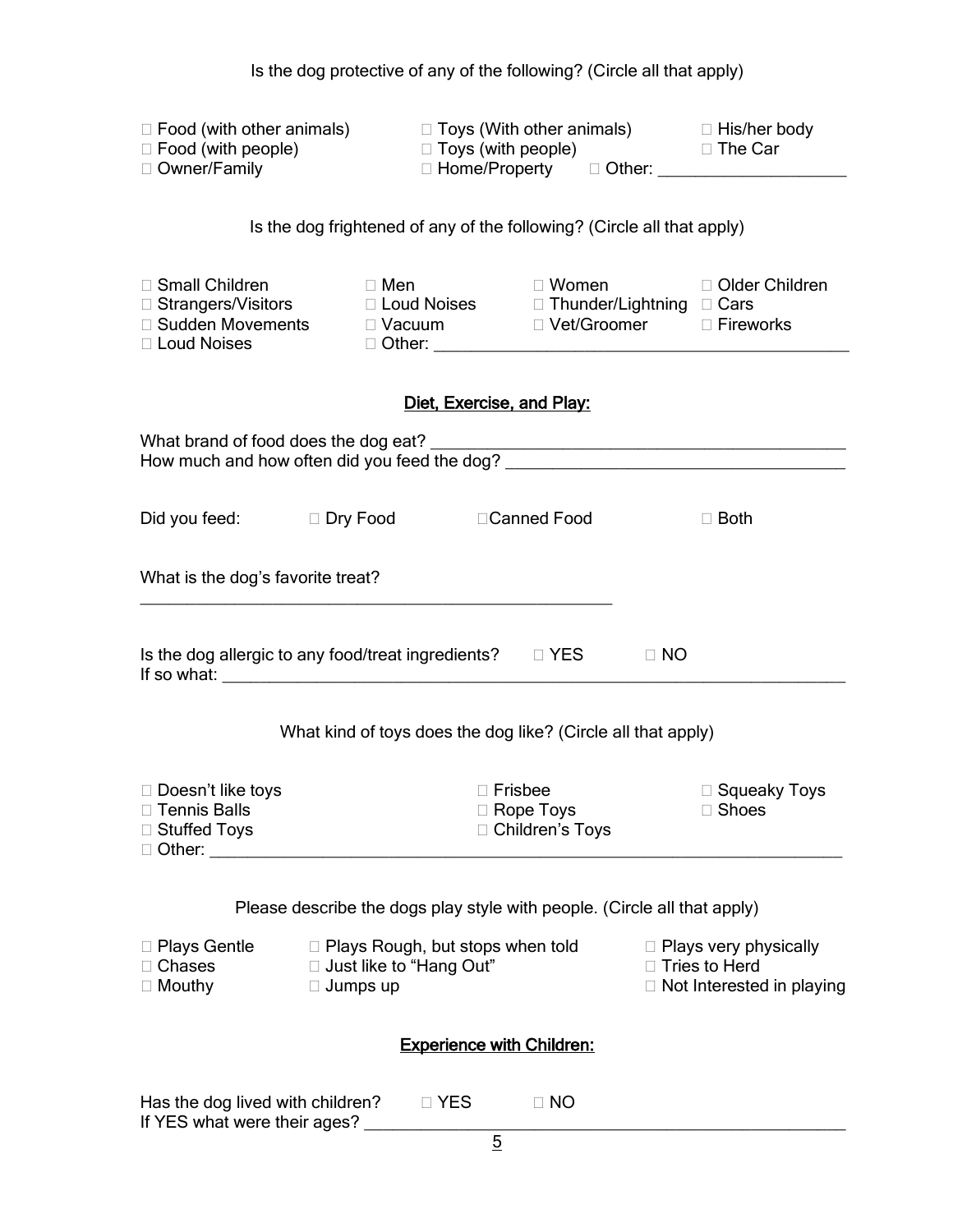| Would you recommend placing this dog in a home with children? $\square$ YES<br>Why or Why not? <u>contained</u> a series and the series of the series of the series of the series of the series of the series of the series of the series of the series of the series of the series of the series of the series of |                                                                                                      |            |               | $\Box$ NO                                       |
|--------------------------------------------------------------------------------------------------------------------------------------------------------------------------------------------------------------------------------------------------------------------------------------------------------------------|------------------------------------------------------------------------------------------------------|------------|---------------|-------------------------------------------------|
| Did your home have children as visitors on a regular basis?                                                                                                                                                                                                                                                        | $\Box$ YES                                                                                           | $\Box$ NO  |               |                                                 |
| Were all interactions between the dog and children supervised?                                                                                                                                                                                                                                                     |                                                                                                      |            | □ YES         | $\Box$ NO                                       |
| Please describe the dog's behavior around children: (Circle all that apply)                                                                                                                                                                                                                                        |                                                                                                      |            |               |                                                 |
| □ Never been around<br>□ Nervous/Frightened<br>□ Too Active<br>$\Box$ Indifferent<br>□ Avoids Children                                                                                                                                                                                                             | □ Friendly/Playful<br>$\Box$ Mouthy at times<br>□ Loves Children<br>□ Excited<br>$\Box$ Other $\Box$ |            | $\Box$ Gentle | □ Aggressive<br>□ Protective<br>□ Unpredictable |
| Does the dog allow children to touch/handle food dishes without getting upset? $\square$ YES $\square$ NO                                                                                                                                                                                                          |                                                                                                      |            |               |                                                 |
| Does the dog take treats offered by children gently?                                                                                                                                                                                                                                                               |                                                                                                      | $\Box$ YES | $\Box$ NO     | □ Unknown                                       |
| Have Children fed or watered the dog on a daily basis?                                                                                                                                                                                                                                                             |                                                                                                      | $\Box$ YES | $\Box$ NO     | □ Unknown                                       |
| Does the dog accept being brushed/petted by children?                                                                                                                                                                                                                                                              |                                                                                                      | $\Box$ YES | $\Box$ NO     | □ Unknown                                       |
| Will the dog accept "roughness" from children under 6 years old (Like having ears tugged,<br>eyes touched, tail held/yanked, or fur pulled)?<br>$\Box$ YES<br>$\Box$ NO<br>□ Unknown                                                                                                                               |                                                                                                      |            |               |                                                 |
| Has a child ever tripped over, stepped on, or fallen on the dog? $\Box$ YES $\Box$ NO $\Box$ Unknown                                                                                                                                                                                                               |                                                                                                      |            |               |                                                 |
| Please describe the dog's most likely reaction to the following situations:                                                                                                                                                                                                                                        |                                                                                                      |            |               |                                                 |
| A Child running: <u>A Child running:</u>                                                                                                                                                                                                                                                                           |                                                                                                      |            |               |                                                 |
|                                                                                                                                                                                                                                                                                                                    |                                                                                                      |            |               |                                                 |

How does the dog react to a child approaching when he/she sleeps? \_\_\_\_\_\_\_\_\_\_\_\_\_\_

Is the dog possessive/guarded of where he/she sleeps?  $\Box$  YES  $\Box$  NO

\_\_\_\_\_\_\_\_\_\_\_\_\_\_\_\_\_\_\_\_\_\_\_\_\_\_\_\_\_\_\_\_\_\_\_\_\_\_\_\_\_\_\_\_\_\_\_\_\_\_\_\_\_\_\_\_\_\_\_\_\_\_\_\_\_\_\_\_\_\_\_\_\_\_\_